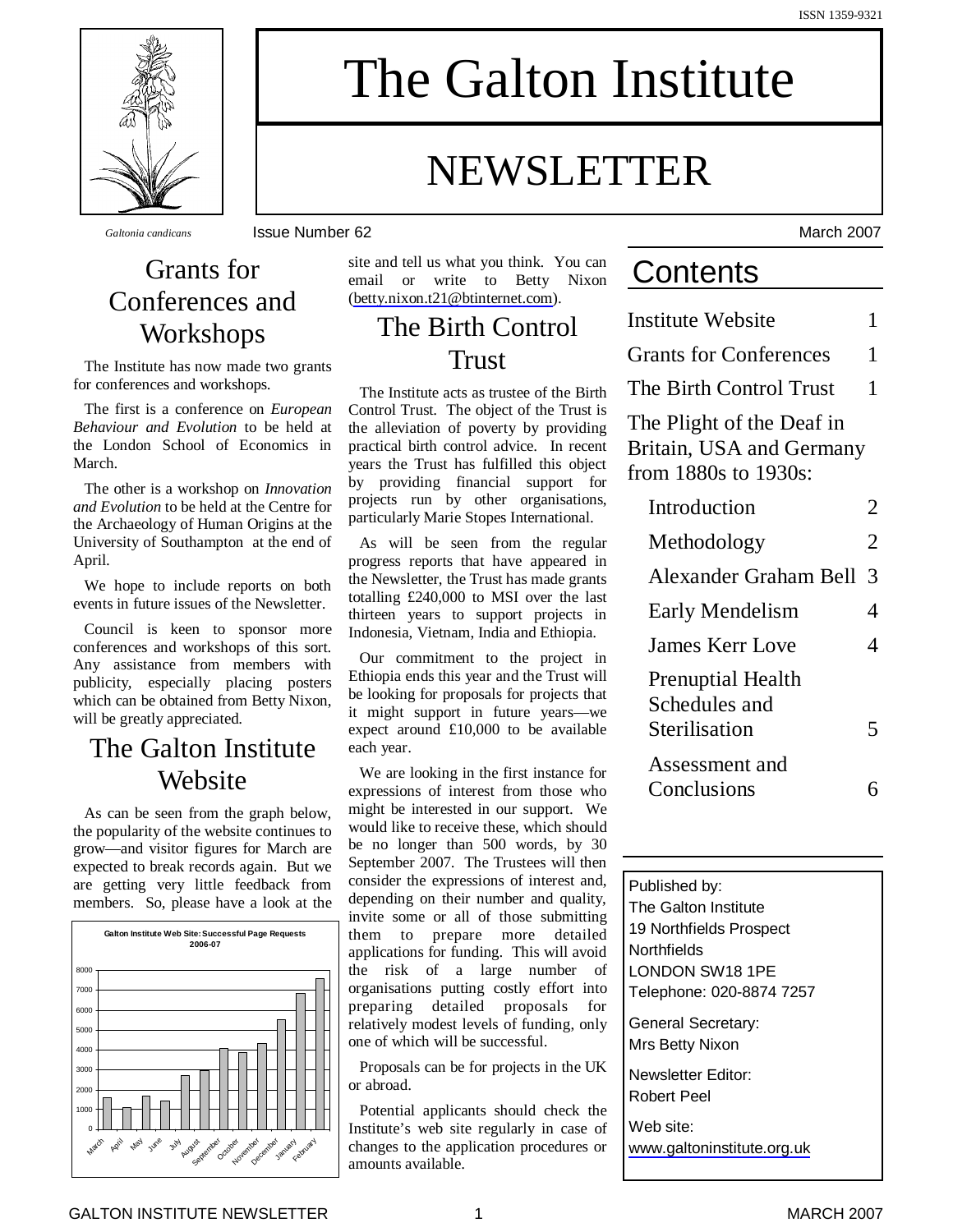### The Plight of the Deaf in Britain, USA and Germany from 1880s to 1930s: a comparison of the social, educational and political links with the eugenic movements

### Barrie H. Newton

#### *1.0 Introduction*

This paper presents a study into the social, political and educational attitudes towards deaf people during the period from the 1880s to the 1930s. This period is crucial because during the earlier years of the period attitudes to concepts of 'normality' and heredity were increasingly influenced by post-Darwinian ideas of reproductive selection; the handing down from generation to generation of 'good' and 'bad' human traits, and the fear of the degeneration of the qualities of the human race. At the forefront of the influence was the growing eugenics movement, originated by Francis Galton in London in 1883 and then more formally by the founding of the Eugenics Education Society in 1907. At the same time, theories of heredity were rapidly changing at the turn of the nineteenth century especially when Gregor Mendel's classic, but forgotten, paper of 1866, on the heredity of the pea, was rediscovered in 1900 and its significance promoted by Bateson. The ensuing conflict between traditional eugenicists (who followed a biometric approach to heredity) and the new 'Mendelism' affected social attitudes to deafness in an important way. The deaf were no longer automatically included with the mentally ill, although the situation took several years to clarify. This occured mainly through the intervention of key people such as James Kerr Love, Alexander Graham Bell and Edward Gallaudet .

Although they never consisted of many active members, eugenic movements were widespread in most Western European countries, most particularly in Britain, the USA and Northern Europe especially Germany. Thus we see a significant cross-fertilisation of eugenic ideas amongst these countries particularly during the early years of the twentieth century. As with many social movements of this kind, the impetus resided in just one or two 'driven' individuals who were invariably in positions of financial, academic or political power; these people will form the 'linchpin' of the arguments in this paper.

The subject of the deaf in relation to post-Darwinian, main stream eugenics, is one that the author believes has not received satisfactory coverage in modern literature. For example, in the modern classical study on eugenics and society by Kevles, the deaf are mentioned only briefly and by Soloway, not at all (Kevles, p85 and p332). Yet there were many people who were devoting their lives during this crucial period to clarifying the nature of deafness and its many different origins. Most cases of deafness were not hereditary at all but a direct result of the many and often fatal, infectious diseases such as syphilis, meningitis and scarlet fever that were prevalent during this period due to poor hygienic living conditions. These diseases mainly affected infants of poorer families in the first weeks of life and were largely left untreated. Deafness was therefore the result of a confusing mix of nonhereditary illnesses with only a small percentage truly hereditary. Horst Biesold's book *Klagende Hände* published in 1988 was not widely available outside Germany but has recently been translated into an English edition. *Crying Hands* is an account of the treatment of the deaf before and after the 1933 National Socialist government came to power and of the relation with government-controlled eugenics. It remains the only widely available independent text of this period (see next section on methodology). A recent book edited by Ryan and Schuchman of Gallaudet University brings together additional material but also uses Biesold's work extensively.

I hope to show that whilst the deaf were eventually treated as separate from the 'social problem group', it was not always so. It took the influence of people like Alexander Graham Bell and Edward Gallaudet in the USA and James Kerr Love and Macleod Yearsley in the UK to understand the problem and, arguably, avoid the disastrous consequences that overtook the deaf in Germany later during the 1930s/40s. In no small part was political idealism in each country – laissez-faire in Britain, authoritarian in Germany – a significant influence in society's attitudes to the deaf. Whereas nowadays repressive measures like compulsory, or even voluntary, sterilisation of deaf people are

considered abhorrent and would not be open to discussion, there remains a lively debate as to how the deaf should be educated and the best way to integrate them into society – the old arguments of 'oralism' versus 'signing' remain as strong as ever they were at the turn of the nineteenth century and are arguably, a legacy of earlier eugenic influences which are still at work.

#### *1.1 A discussion of the Methodology used in the study*

The major issues to be addressed, and which governed the methodology of the study, are:

A) how was deafness understood scientifically, and how strong was the hereditary factor believed to be and did this understanding change during the period,

B) to what extent were the deaf, in the three countries, believed to belong to the so called 'social problem group' and were the deaf treated any differently to others in this 'group', such as the blind, the 'feebleminded' or the 'epileptic', and

C) was there conflict or co-operation between the eugenics movements on the one hand, and social workers, the medical profession, teachers of the deaf and heads of deaf establishments on the other; were there differences during the period in the three countries, and to what extent was treatment of the deaf politically motivated?

This set of questions entailed an investigation of the archives of the Eugenics Education Society, their house journal the Eugenics Review, Marie Stopes's papers concerning requests on fitness for marriage, both official and private and the Archives of the Royal National Institute for Deaf People (see Note) which holds extensive copies of early work on the deaf, both official and unofficial in Britain and the USA. Of particular interest was the official position of influential members of these organisations and the identity of the key players on the above mentioned issues. Were they successful in promoting change in the attitudes of government, the medical profession and educators over the 60 or so years of the period of this study? It cannot be said that the survey of the archive material, discussed above, has been exhaustive or extensively corroborated but it is believed that there was sufficient material for initial answers to the main issues to be given. Furthermore, Biesold's classic work has been used for the story about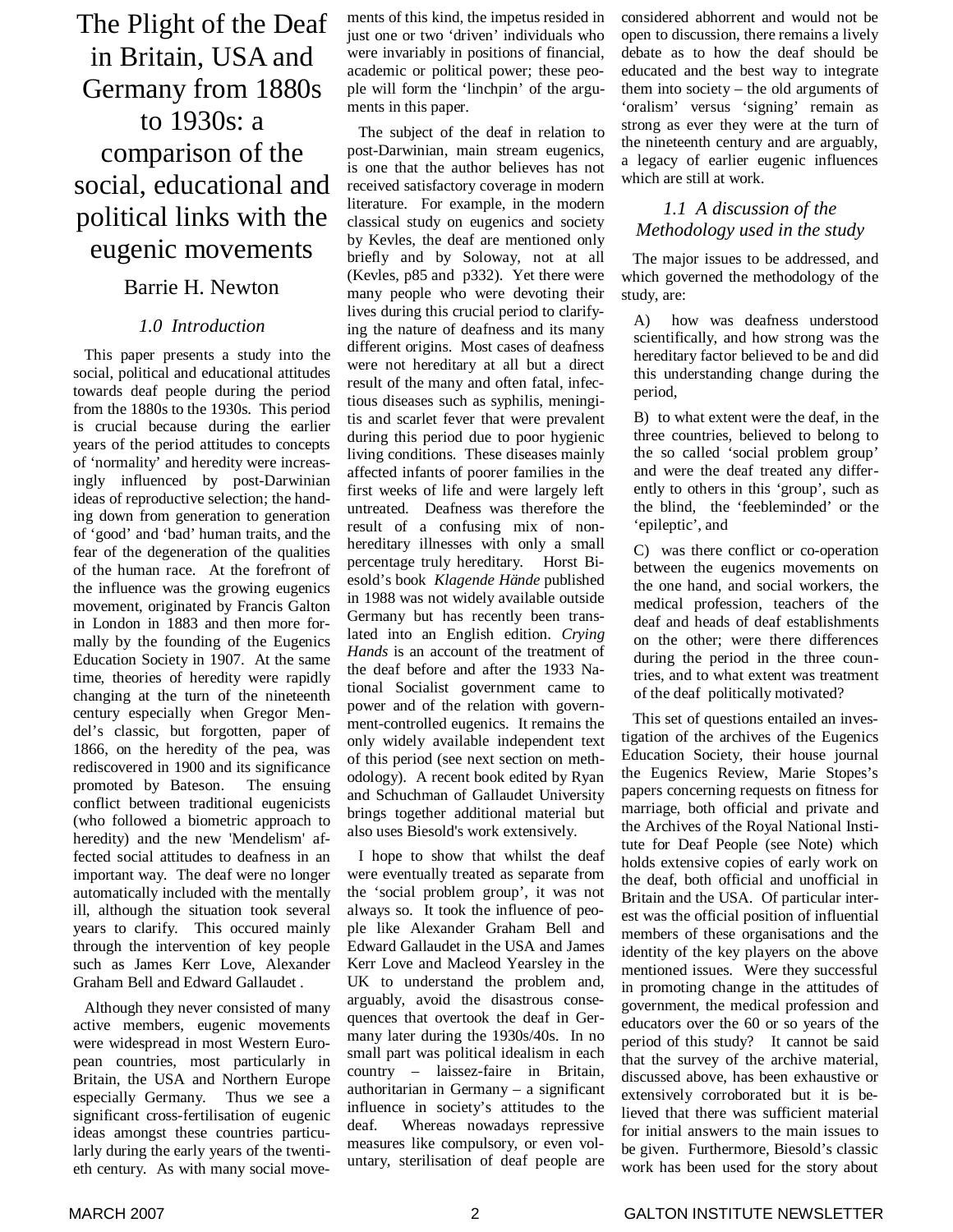the situation in Germany. This work represents a graphic account of the plight of the deaf in that country during the 1930s and 1940s and it is based on many original documents and first hand interviews. However, it is a translation of an originally academic study and arguably gives the impression of 'naming–andshaming' individuals within the German teaching and medical system rather than an unbiased analysis of the reasons behind the treatment of the deaf. To that extent Biesold needed to be treated with some care.

#### *2.0 Alexander Graham Bell; inventor, educator and benefactor of the Deaf and eugenicist*

As background to this section a brief history of Alexander Graham Bell's formative early years as a prolific inventor and educator of the deaf, is given in APPENDIX 1. Bell provided a significant contribution to our present discussion of the relation between eugenics and the deaf in the USA and Britain in the critical years before the First World War. Crucially, Bell began to publicly express his ideas about the social implications of deafness and how, in his opinion, it might possibly cause a new race of humans if not checked. These ideas were in sympathy with those of the new 'eugenics' of Francis Galton in Britain who, later, commented favourably on Bell's research methods into the deaf (Lane, p358). Bell was in no doubt that deafness was a dreadful affliction, and believed it to be invariably inherited from generation to generation in a way he was not entirely sure he could explain. It is believed by some writers that whilst Bell always showed consideration and kindness towards the deaf, he nevertheless gave the impression of being more concerned about the effect deafness had on society rather than the happiness and wellbeing of the deaf themselves and their positive value to society (Winefield, p139). In his view, if deafness could be eliminated completely, society would be a much better place and be subjected to much less of a financial burden in terms of taxes paid by the fit. This typically eugenic view towards the deaf was brought to a head when he published the results of his own studies and those of E A Fay (Fay, 1898), who had helped him earlier assemble his statistical analyses, on the pedigrees of families in the USA that had deafness from generation to generation. *Upon the formation of a deaf variety of the human race* was published in 1883 in the Memoirs of the American National Academy of Sciences. In it Bell attempted to demonstrate how, if the situation remained unchanged, the deaf would gradually, but surely, separate out into a new variety (in Darwinian terms) of human species. This was the work that Francis Galton had referred to by saying that Bell "had shown how easily a marked variety of mankind might be established by a system of selection extending throughout two or three generations" (Lane, p358). However, as may be expected, the paper caused a significant stir amongst the deaf both in the USA and in Europe, because Bell and his publishers had ensured its wide circulation by reprinting many extra copies and sending them to as many medical people, heads of deaf establishments and other influential people concerned with the deaf as they could (Lane, p357).

Because of the stridency of the conclusions, Bell's paper struck at the very core of how the deaf thought of themselves and how they had lived and been taught for many years. In an ideal world, Bell argued in concluding the *Memoirs*, the deaf should avoid marrying the deaf. Indeed he even allowed himself to suggest that legislation forbidding marriage of the congenitally deaf "would go a long way towards checking the evil" (Bell, p45). If these measures were unacceptable to the deaf then less repressive measures, Bell claimed, or "preventative" measures may be more successful. These were: desegregate deaf teaching establishments from the environment and discourage the formation of deaf social clubs which only served to encourage the deaf to mix with their own kind and marry. Then he suggested the abolition of sign language since this was foreign to normal speaking people and tended to discourage the acquisition of normal speech intelligible to all. Finally, he wanted to discourage the training and employment of teachers who were deaf themselves since this also discourages "… articulation and speechreading, and that sometimes causes the disuse of speech by speaking pupils who are only deaf" (Bell, p48). Bell was keen to stop what was occurring naturally and officially encouraged in schools by standard educational practice in the USA and in Britain at that time. Thus the old debate between oralism and signing, or 'total communication' as some teachers of the deaf called it, because it involved a certain amount of vocalisation, was resurrected again. The

added vigour of eugenic pressures from Bell ensured the debate continued vigorously. The debate was joined in the USA by followers of Edward Miner Gallaudet. Gallaudet was a respected and influential educator of the deaf but no eugenicist. Bell and Gallaudet's argument became a 'cause célèbre' in 1891 when Gallaudet requested financial backing from the US Congress so that Gallaudet College could increase its training capabilities. Bell suspected, many believed quite incorrectly, this was intended to train deaf students to become teachers of speech to deaf pupils which Gallaudet strongly denied. Unfortunately for Gallaudet, Bell's intervention caused a considerable reduction in the Congress grant. After years of continuous argument Bell and Gallaudet finally agreed to a reconciliation and to "bury the hatchet", but Gallaudet said afterwards "but I know where the hatchet is buried!" (de Lorenzo, p443). Bell came under increasing pressure to explain his views to the deaf world. This he often did, but the damage had already been done and he only succeeded in reinforcing his eugenic stance. Even a special invited lecture to Gallaudet College students and lecturers failed to convince them that Bell would in any way change or modify his views. Searching through press cuttings during this period, especially the specialised newspapers like the British Deaf and Dumb Times, revealed that many people disputed Bell's claims that the deaf always beget the deaf. A typical example of the correspondence was the head of a Deaf and Dumb Mission in Wales who in 1889 reported that "During 20 years of my missionaryship I have never known a single case of a deaf and dumb couple having deaf and dumb offsprings, whereas I do know of hearing parents having four, three, two or one deaf and dumb children in their families" (Deaf and Dumb Times, 1889). Often these letters claimed that consanguineous marriages were the real culprits, without any substantial supporting evidence except personal impressions. Much later Bell, perhaps in recognising he was alienating the very people he claimed to support, began to say that it would be better if the deaf married the hearing from families with no evidence of deafness so that the hereditary nature would be "weeded out" (Kevles, p85). Before 1900 this would have seemed an appropriate suggestion, but fallacious if Mendel's theory of dominance/ recessiveness was correct.

*3.0 Early Mendelism and*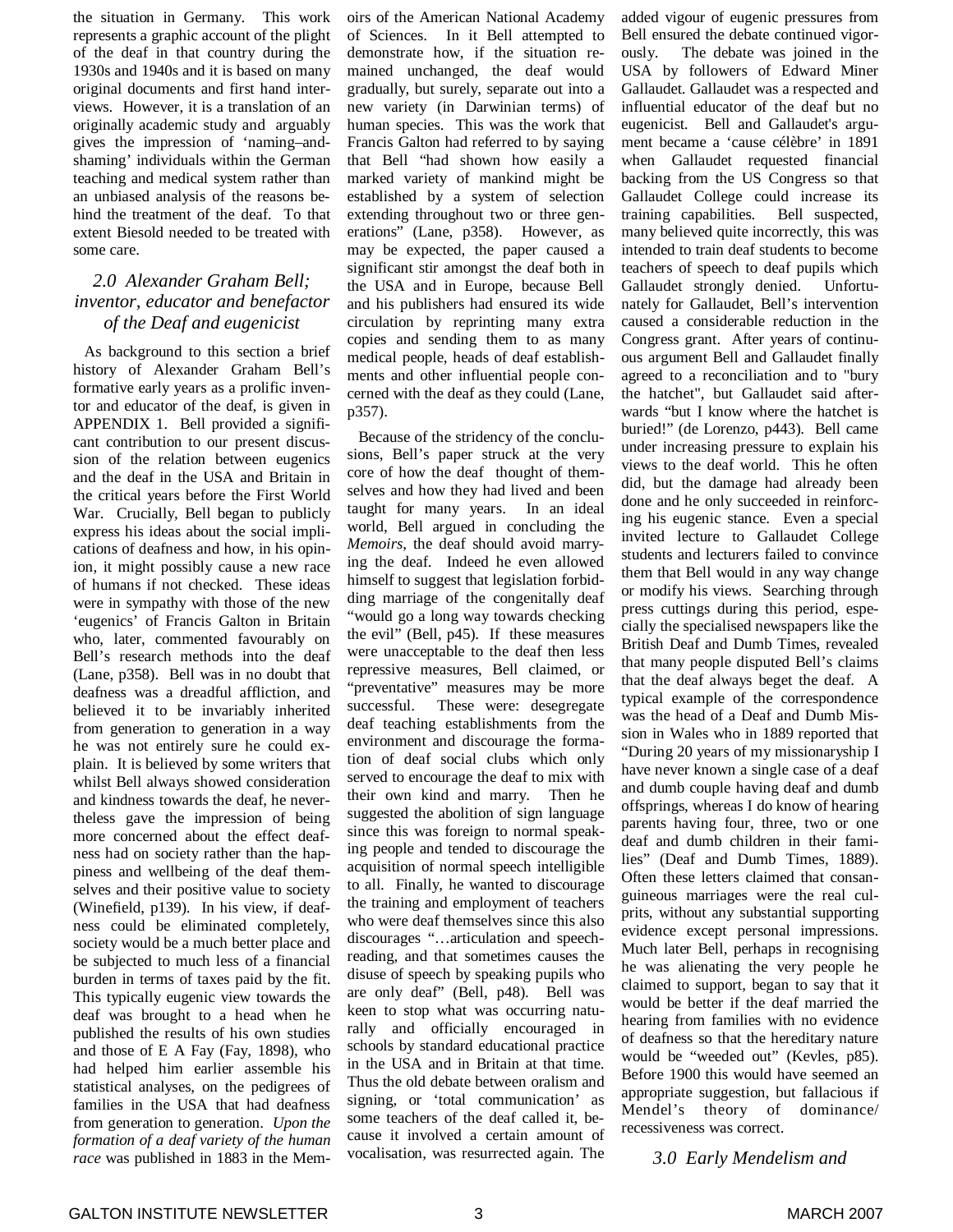#### *theories of hereditary deafness at the turn of the nineteenth century*

The studies of Fay and Bell, discussed above, were carried out in a pre-Mendel era – at least Mendel's experiments of 1866 were unknown in Western European societies at that time. Theories of heredity up until 1900 were invariably based on the study of family pedigrees and the 'science' of biometrics: that traits, good or bad were a matter of a statistical analysis of how these traits had been handed down in the past and hence how they will be passed on to future generations. Galton's eugenics, and to a significant extent that also of Bell, was based on a white, intellectual middle class, arguably prejudiced, view of Darwin's theory of natural selection applied to humans in a Victorian culture, without a real understanding of the science involved. The most that could be said, scientifically, was that deafness like other traits, 'ran in families'. Bateson's 1900 discovery of the lost experimental study of the selective reproduction of peas by Gregor Mendel allowed a chance for heredity to begin to be discussed in the light of a more credible, albeit simplistic, theory (OU Study Guide, pp53-60). In the case of hereditary deafness this began to happen soon after Bateson's paper promoting Mendel's work. It had been noticed in the early pedigree studies of deaf families both in the USA and Britain, that in some cases deafness occurred as a result even of the union of hearing parents. Sometimes the deafness skipped generations. In other families the deafness appeared regularly generation after generation with some hearing offspring also appearing (Jones, p28 and 29 and Study Guide, p60 and 61). Hereditary deafness thus began to be interpreted in terms of Mendel's recessive/dominance theory that he had demonstrated for the pea. Some researchers thought they had noticed the ratio of about 3:1 in the deaf family pedigrees that Mendel had found for the phenotype pea skin texture. This ratio was Mendel's Law of Segregation for the occurrence of dominance over recessiveness in the second generation (F2) of pea reproduction (Study Guide, p62). NE Groce in her discussion of the *Genetics of Vineyard Deafness* claims, although somewhat speculatively, that an unpublished note had been found in Bell's papers recording his investigation of inherited deafness in the isolated community on the island of Martha's Vineyard in the USA during the 1870s and 80s. Bell had posed the question to

himself as to why had he noticed a similar appearance of deafness in the offspring of some families where deafness was 'obviously' inherited (Groce, p48 and Jones, p32). Was Bell beginning to see a hitherto unrecognised scientific trend amongst his many hundreds of families? However, the significance of Mendel's work was that all the eugenic prominence that was given in some US states to sterilisation of the deaf (to which Bell was sympathetic for eugenic reasons) in order to stop deafness spreading following marriage, failed to take into account the strong possibility that the hearing could inadvertently carry the deaf 'recessive gene'. One would therefore have to sterilise all the hearing offspring in the family as well, just to make sure!

It is instructive at this stage to pause and reflect on how crude the science of hereditary deafness was at the turn of the nineteenth century. Twelve years ago a survey paper (1994) in *Trends in Genetics* showed that many different genes are involved in the development of the human ear from birth to adulthood and that for some types of deafness the relevant genes have yet to be identified and considerably more research work is still required (Steel and Brown, 1994). As recently as 2004, researchers at The Scripps Research Institute, San Diego and the Vollum Institute at the Oregon Health and Science University in the USA have discovered that mutation of a specific gene – cadherin 23 – could be a direct cause of certain types of deafness (Medical News Today, 2004).

#### *4.0 James Kerr Love; aural surgeon and aurist*

By the end of the nineteenth century Bell, Galton and others of similar eugenic beliefs in the USA and Britain alike were causing considerable concern amongst deaf people that they were beginning to be seen as part of the socalled 'social problem group' along side the mentally sick. The question was continually being asked by the eugenicists, why should the fit of society pay extra in taxes for this group of unfortunates? Although never a large group of people the eugenicists were very influential and from 1907 to 1910, when the Eugenics Education Society in Britain and the American Eugenics Record Office, respectively were founded they began to influence the medical profession and government. Arguably as a direct response to this perceived threat, in Britain at least, the National Bureau

for promoting the General Welfare of the Deaf was founded in 1911 by a deaf merchant banker, Leo Bonn about whom very little is known (see Note). Amongst the objectives Bonn and the founders had for the Bureau none was more telling than the following: "… to benefit the sufferers, to render their lives happier and more endurable and to prevent them in any way becoming a hindrance to the progress of society" and to fund and encourage research into "… the bearings of heredity and consanguinity upon deafness..." (National Bureau, First Annual Report, 1912). Bonn, now President of the Bureau, undertook to finance the work of the Bureau for two years until it was able to begin funding itself, again an action he, arguably, found necessary to get started as quickly as possible. One year later the following ominous report was given; "… unfortunately there was a very real general opinion that the deaf were feebleminded, indeed just a peculiar type of imbecile… ". In commenting on the progress of the Mental Health Act which had successfully passed into law that year, the second report goes on to say "… ignorance of the true condition of the deaf did however constitute a grave danger that a certain proportion might be wrongly certified as mentally defective under the Act unless special protection was afforded to them in the administration of the Act" (National Bureau, 2nd Annual Report, 1913).

With these real fears in mind it was no wonder that the National Bureau in 1912, invited a leading aural surgeon and aurist, Dr James Kerr Love of the Glasgow Royal Infirmary, to give a set of lectures at the National Bureau financed by Bonn before a largely invited audience including medical consultants and practitioners, deaf teachers, heads of deaf establishments and other influential men on the present state of medical knowledge on the causes of deafness and its prevention. Kerr Love was no eugenicist; during the first of four lectures he referred to the actions of the most vociferous eugenicists at that time as "closely allied to quackery" and their art as "pseudo-science". He continued, "… they are like doctors who prescribe before they have made any study of the case." (Kerr Love, p5). Kerr Love was, however, very complimentary to the pedigree statistics of Fay and Bell in the USA, though obviously not to Bell's eugenic interpretations, and he used some of their results as well as much of his own (APPENDIX 2 shows a copy of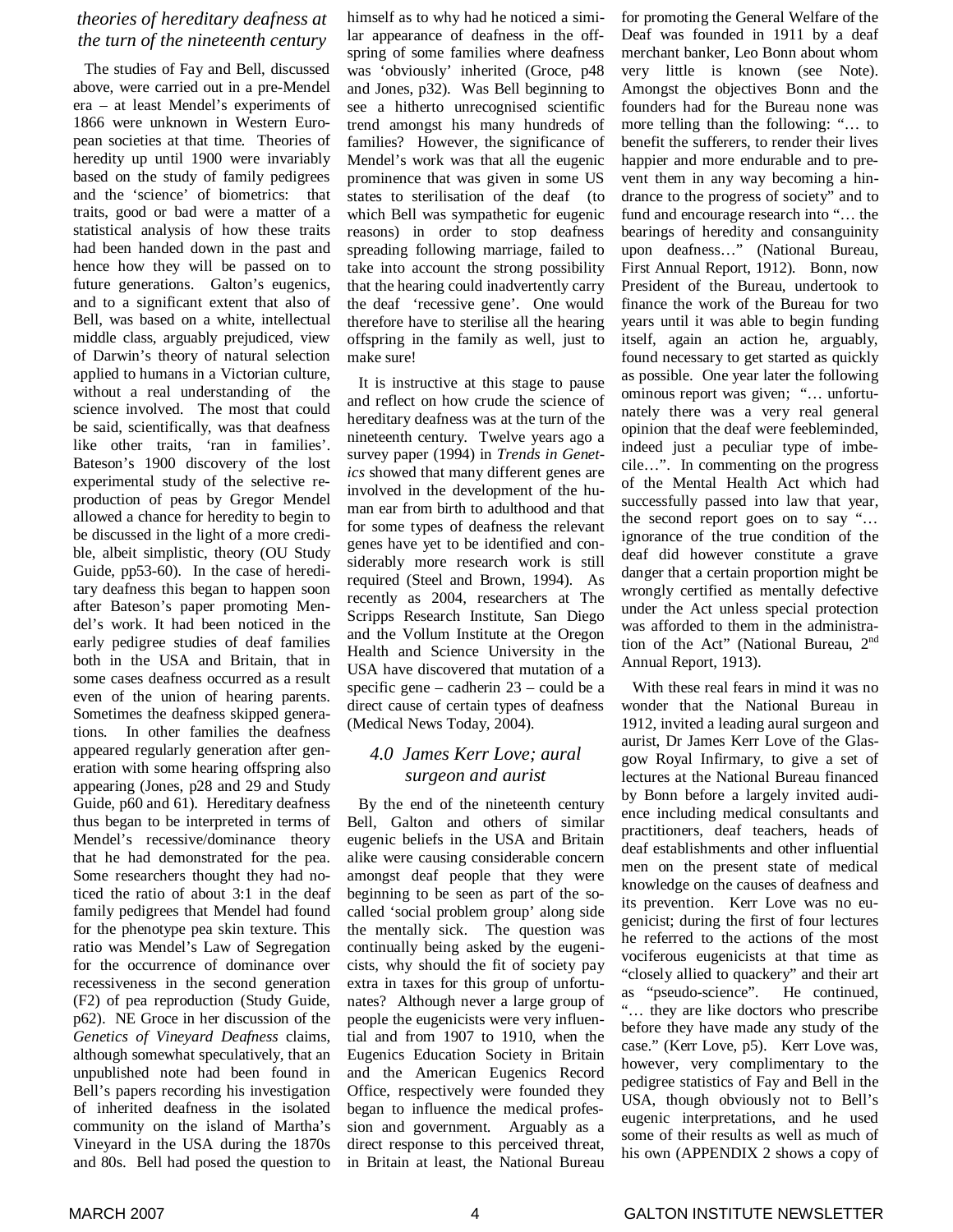the circular he sent to heads of deaf schools and teachers asking for information on a number of key issues, in Britain, USA, Holland and Denmark before he gave the lectures). Whether or not Kerr Love had endeared himself to the Eugenics Education Society as a body is nowhere recorded but soon after his lectures Dr Macleod Yearsley, another well known medical man who was sympathetic to eugenic ideas, wrote a summary of the situation of deafness and its prevention in the Eugenics Review. This generally praised Kerr Love's research work and conclusions on the causes and prevention of various forms of congenital and acquired deafness (Yearsley, pp120-121). With the knowledge that the articles published in the Review during this period were notable for being closely edited by the Society (especially the president – at this time Leonard Darwin who had taken over from Galton in 1911) it could be reasonably argued that Yearsley's paper was representative of the Society's philosophy on deafness. The only reservations the society seemed to have was to add an editorial footnote in which the editors appeared to clarify a point made by Yearsley concerning an interpretation of Mendelian recessiveness in hereditary deafness and marriage. Perhaps Kerr Love's arguments were instrumental in modifying most eugenicists' extreme views concerning the deaf (Yearsley, p129).

Kerr Love's lectures placed on record for the first time the complex nature of deafness and its many causes of which true hereditary deafness was only a small part and, significantly, that deafness no way equated to a mental illness *per se*. The key elements of his lectures are summarised in APPENDIX 3 for reference. They, arguably, pointed to the way that deafness was to be treated during the forthcoming years when the Eugenics Society and the medical profession became involved with proposals for setting up marriage health certification and proposals for voluntary sterilisation in the 1920s and 1930s of which deafness was a small, but significant part (see section 5). Two infectious diseases were particularly the target of Kerr Love's attack on the causes of deafness, syphilis and meningitis (see APPENDIX 3). One point of diagnosis which Kerr Love emphasised that was not being performed satisfactorily enough by general practitioners at that time was a thorough and routine investigation of any discharges from the ear which these diseases caused in their early stages.

For truly hereditary deafness, Kerr Love held opinions similar in practice to Bell and others, with the crucial exception that Kerr Love would have argued that he was advocating a much more thorough diagnosis as to what was hereditary and what was not, and that careful and serious consideration was required in marriage by those suspected of truly hereditary deafness. However, the main difference was that he argued very much from the Mendelian approach with a strong preference for individual counselling advice and persuasion rather than government edict. Indeed, this later became the kind of advice that Marie Stopes was to give to would-bemarrieds, that marriage was acceptable but if deafness was found to be in the family history then one child followed by a long period of watchfulness for any signs of deafness appearing was advisable before further children were conceived (Stopes, 1919).

#### *5.0 The Deaf in relation to Prenuptial Health Schedules and Sterilisation in the 1920/30s*

After the traumas of WW1 the eugenic arguments in most countries turned to what measures, in reality, could be used to address the situation of the perceived, uncontrolled, spread of illnesses that were thought to be hereditary. By 1914 sixteen states the USA had already passed laws for the sterilisation of the mentally ill, including deaf people, though often they were applied halfheartedly (Lane, p359). However, by the late 1920s and early 1930s many eugenicists in the USA and Britain began to doubt the value of any scheme of compulsory sterilisation especially as the science behind the hereditary nature of mental illnesses and defects such as deafness was not properly understood. The Brock report of 1934 and Myerson report of 1936 published respectively in Britain and the USA indeed both concluded, in Kevles' words; "there was no established case for compulsory sterilisation, eugenic or otherwise" but that "sterilisation might be warranted in a few disorders that were demonstrably genetic [here hereditary deafness and blindness was implicitly implied] in origin" (Kevles, p167). The two campaigns that the Eugenics Society, under the reforming influence of C P Blacker, championed in these years namely, the campaign for voluntary sterilisation and the Pre-Nuptial Health Schedule, largely failed to make headway in Britain. The former failed in 1938 as Church's abortive parliamentary Bill was denounced by MPs as being "anti-working class" (Kevles, p167), and the latter failed to receive the general support amongst the medical profession that was hoped for. In relevance to this study, the Schedule contained questions and medical examinations relating to the medical history of any family deafness and, arguably, reflected the earlier influence of Kerr Love's suggestions, for example, early reporting of the occurrence of ear discharges of any description. In fact the general response by GPs and the public (those about to embark on marriage) remained very patchy and few outside the eugenicists really believed in its value (Proposals For Pre-nuptial Health Certs.,1934-36). At the same time the political will of the British government was, significantly, rather more influenced by the public disquiet of the economic depression of the 1930s and therefore support was nowhere sufficient to carry through any measures, whether voluntary or not that could be construed as repressive and against the interests of the poorest members of the working classes. This was, indeed, the period of the significant growth of the British Labour Movement.

The same could not be said for the political will of the new German government of 1933 through which the deaf, amongst others, suffered in the most cruel way. Biesold shows that within two years of achieving power and as part of an integral, eugenically driven, policy of racial hygiene and Aryan superiority, the National Socialist government enacted two repressive laws that directly affected deaf people: the 1934 Act, *Law for Prevention of Offspring with Hereditary Diseases*, and the 1935 Act requiring compulsory marriage health certification from both partners. The former Act specifically named hereditary deafness as one of a large number of its proscribed hereditary diseases, which also applied in the later, strengthened law which forbade marriage if any partner had the "disease" or if it was suspected in other members of the family. Biesold describes in some detail how, from that date, general practitioners, teachers of the deaf and heads of deaf schools and institutions, began to denounce their patients/pupils to the authorities for subsequent compulsory sterilisation. This practice was energetically enforced by government pressure and did not cease until the end of WW2. Indeed Biesold provides some evidence that euthanasia was carried out on some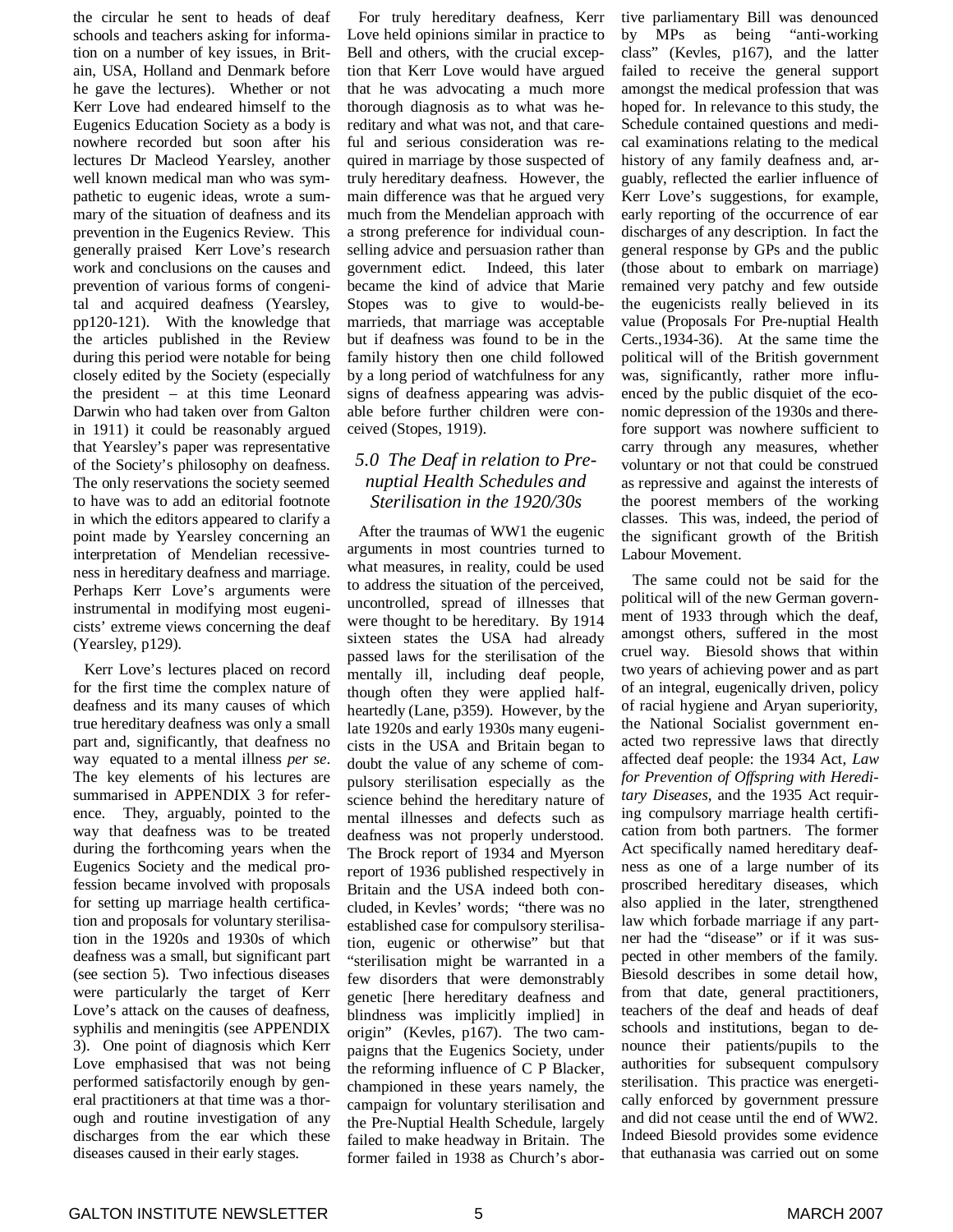deaf patients (Biesold. pp160-170). Biesold also shows that little attention was paid by the authorities to whether the deafness was hereditary or not – any hint of even 'hard of hearing' within the family was denounced. In most cases the person was even sterilised against their will despite persistent protest. These eugenically and politically driven measures were what Huxley said privately to Blacker, were the result of "mere pseudo-science" and additionally warned him that the Eugenics Society must not become "tarred with the same brush" (Macnicol in Offprints 15, p179). An echo, perhaps, of Kerr Love's similar statement made over 20 years earlier.

#### *6.0 Assessment and Conclusions.*

In drawing conclusions as a result of the present study the three major issues discussed in Section 1.1 will now be taken and assessed sequentially. Then the limitations of the study will be highlighted as a result of the assessment with some suggestions given where the study might continue.

#### *6.1 Assessment of the three main issues and the methodology.*

A). Bell's understanding of deafness as exemplified by his *Memoirs* paper reflected Galtonian ideas of a biometric, statistical, analysis of pedigrees of generations of families where deafness was believed to be invariably handed down. Thus the interpretations were that what has happened in the past will happen in the future unless eugenic restrictions on, for example, marriage or a system of sterilisation were imposed. Bell feared a new race of deaf-mutes might prevail. After 1900, Mendel's model of recessive and dominant 'germ plasm' began to modify the biometric 'science'. This was seen by people like Kerr Love and Yearsley as relevant to hereditary deafness because many instances of 'generation jumping' and deaf offspring from unions of hearing parents had been seen in the studies of pedigrees. Crucially, however, Kerr Love pointed out quite clearly that hereditary deafness was only a small part of the problem; the untreated but eminently preventable infectious diseases that destroyed the middle and inner ear, which mainly affected the poor classes of society, deserved greater attention than a purely eugenic approach based, as Kerr Love and Huxley (much later) said, on "pseudoscience". Over the remaining years of

the period of this study the science of deafness, arguably, remained little changed until post second world war genetics and the growth of biochemistry provided a much greater but still incomplete scientific understanding of the complexity of hereditary deafness.

B). In reality the deaf in Britain were never seriously considered to be part of the problem of the mentally ill except, perhaps, by extreme eugenicists, but some deaf had mental problems for other reasons (advanced meningitis, for example). The National Bureau in Britain, however, feared they were being classed, as a group, as being mentally deficient because deafness seriously effected educational progress (compared to the blind, for example) and they would be classed as 'backward' and be treated that way by the 1913 Mental Health Act. The newly founded National Bureau was sufficiently concerned to invite Kerr Love to attempt to redress the situation publicly, which he did very effectively in a set of four lectures and, arguably, succeeded in bringing the Eugenics Education Society to his point of view. He attacked the extreme eugenicists and made it clear that the major problem to be considered was early diagnosis of infectious diseases and considerable improvements in the education of the poor who were seen to be the most vulnerable in society.

In Germany, after 1933, the deaf and not just the hereditary deaf, became part of the politically 'unfit' and had to suffer denunciation from all quarters followed by compulsory state sterilisation as well as the burden of premarriage certification. In the USA, although some states around the turn of the nineteenth century quickly adopted a programme of sterilisation of some hereditary deaf, it was not widespread. In Britain, the deaf (as did the mentally ill) escaped these repressive measures due to a general acceptance that the science was inadequate to justify them plus political pressures driving the government more towards solving the economic problems of the 1930s depression and a fear that repression would penalise the poorer working classes. However, the institutionally mentally ill were kept strictly sexually separate.

C). In the USA and to a large extent in Britain (where Bell often appeared as expert witness on UK government committees), Bell's 1883 *Memoirs* fuelled a long-standing conflict within deaf education, that is between 'oralism' and 'total communication (signing plus minimal vocalisation)'. We have discussed how Bell's continued insistence on a eugenic approach to the problem of deaf education showed an interest in the needs of society at the expense of individual needs. This division in educational philosophy remains today partly as a legacy to nineteenth century eugenic ideals. One could argue however that, after 1914, the more reform minded eugenicists in Britain began to agree with Kerr Love and Yearsley as to the true nature of deafness. A less repressive approach to the prevention of deafness, particularly true hereditary deafness, turned people away from measures like sterilisation and marriage certification. Although popular in other countries of Europe and the USA, in Britain they failed, not only due to the lack of political will of the government who believed, amongst other reasons, that repressive measures were against the interests of the working class but also because influential people began to recognise that the science of heredity was inadequately understood. In Germany there was always sympathy with the sterilisation measures adopted in some states of the USA at the turn of the nineteenth century (Biesold, p15). After 1933, however, there was a new culture of 'race purity' and a vigorous political will to take an extreme eugenic view of the 'unfit'. The deaf were in the unfortunate position of being at the mercy of over-zealous teachers and doctors who were ready to denounce them to the state-run sterilisation programme.

#### *6.2 Limitations of the Study and suggestions for further work.*

Several questions still remain unanswered.

- 1. Were Bell, Gallaudet, Kerr Love, Leo Bonn and Yearsley the only major players in the fight for the interests of the deaf at the turn of the nineteenth century?
- 2. For the situation in post 1933 Germany, were there other primary sources that could corroborate Biesold's analysis? The archives of people such as, Eugene Fischer and Alfred Ploetz, both well known German eugenicists, needed to be investigated (Study Guide, pp84-85 and Biesold, pp3-4). However, as Biesold found when he began his study, many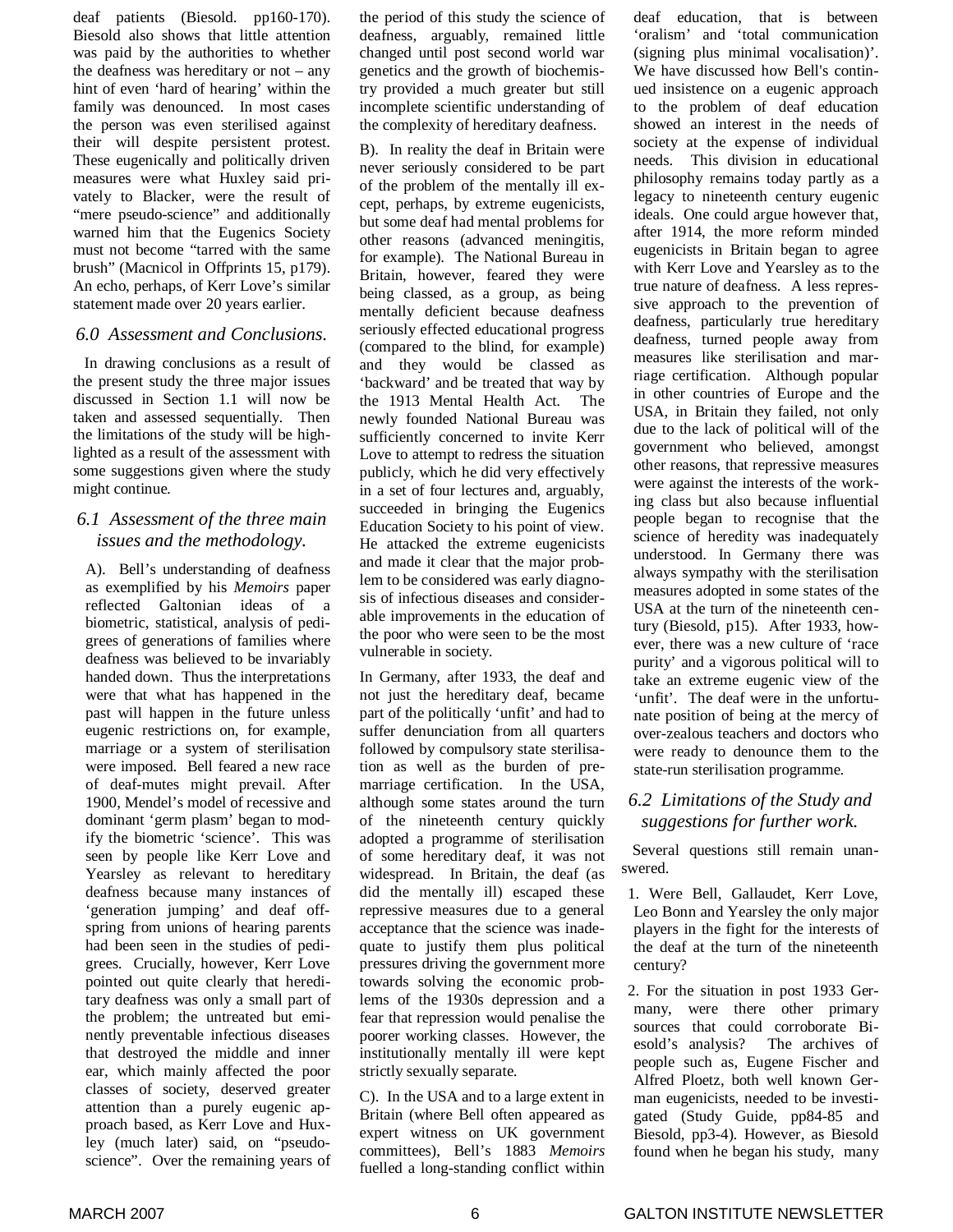of the main people involved had destroyed evidence when they realised his study was serious and could gain wide circulation and he had to rely upon evidence from victims and their families for a large part of his work (Biesold, for example Preface and p36)

3. What was the nature of the sterilisation programme in the USA and how strong was the link between the deaf and the local eugenicists in each State? The intriguing question here is; why did some States opt for sterilisation programmes whilst others did not and how wide was Bell's actual influence?

4. In the methodology adopted for this study, a more thorough investigation arguably could have been made of publications in the national press and the in-house deaf publications in the three countries. What, indeed, was the medical press (The Lancet in Britain, for example) saying about the deaf and heredity during this period?

#### *7.0 Acknowledgements*

The author would like to express thanks to the librarian of the RNID at the Institute of Laryngology and Otology, London and the archivist of the Eugenics Society papers at the Wellcome Library for the History of Medicine, London both of whom collected together initial reading lists which were invaluable in the early stages of this study. Much appreciated personal encouragement was also given by Dr. Graham Birley, of the Open University, throughout the study.

#### *NOTE*

The National Bureau for Promoting the General Welfare of the Deaf was founded in London in 1911 by Leo Bonn and became the National Institute for the Deaf (NID) in 1924. In 1958 the Duke of Edinburgh became its patron, in 1961 it became the Royal National Institute for the Deaf (RNID) and in 1992 was renamed the Royal National Institute for Deaf people.

#### *References and Biblography*

#### *Primary Sources (in date order)*

Bell, Alexander Graham (1883). *Upon the formation of a deaf variety of the human race,* a paper presented to the American National Academy of Sciences at New Haven and published in their *Memoirs,* Nov. 13.

Fay, EA (1898). *Marriages of the Deaf,* Volta Bureau, Washington DC.

Deaf and Dumb Times (1898).

Correspondence, Vol.1, No.5, p 27. Bell, Alexander Graham (1908). *A few*

*thoughts concerning Eugenics,* National Geographic, 11 (Feb. 1908), 122. First Annual Report (1912). National Bureau for promoting the general

welfare of the deaf, London. Kerr Love, James (1912/1913). *The Causes and Prevention of Deafness,* four lectures delivered under the auspices of and published by the National Bureau, 104 High Holburn, London.

Second Annual Report (1913). National Bureau etc., London.

Yearsley, Macleod (1914). *The Problem of Deafness and its Prevention,* Eugenics Review, Vol. 6, pp116-129.

Stopes, Marie (1919). File: PP/MCS/ A.230, Eugenics Society archives.

'Regierungsrat' (1933-35). *The German Sterilisation Law,* Eugenics Review, Vols. 25 and 26, pp137-140. [This article is by a German official who has been able to observe at first hand the operation of the new sterilisation law – ER editorial note].

Darwin, Major Leonard (1933-35). *Analysis of the Brock Report,* Eugenics Review, Vol.26, pp9-13.

Discussion on Prof. Muckermann's Lecture (1933-35). *The German Sterilisation Law,* Eugenics Review, Vol26, No 4, pp267-271.

Proposals for Pre-nuptial Health certification. (1934-1936). File: SA/ EUG/D164-165, Eugenics Society archives, 1934-1936.

Slater, Eliot (1935-36). *German Eugenics in Practice,* Eugenics Review, Vol 27, No4,pp285-295.

Tietze, Felix (1939-1940). *Eugenic Measures in the Third Reich,* Eugenics Review, Vol 31, No2, pp105-107.

#### *Secondary Sources (in date order)*

Bruce, RV (1973). *Bell: Alexander Graham Bell and the conquest of solitude*, Gollancz.

Lane, Harlan (1984). *When the Mind Hears – A history of the Deaf*, Penguin Books.

Groce, Nora Ellen (1985). *Everyone Here Spoke Sign Language,* Chapter 4: 'The Genetics of Vineyard Deafness', Harvard University Press, Cambridge Mass. and London, England.

De Lorenzo, David L (1987). *Gallaudet, Edward Miner (1837-1917),* in Gallaudet Encyclopedia of Deaf People and Deafness edited by JV Van Cleve, Vol.1, 1987, McGraw Hill.

Winefield, Richard (1987). *Bell, Alexander Graham (1847-1922),* in Gallaudet Encyclopedia of Deaf People and Deafness edited by JV Van Cleve,

Vol. 1, 1987, McGraw Hill.

Macnicol, John (1989). *Eugenics and the campaign for voluntary sterilisation in Britain between the wars,* Offprints Collection, A426, 15, pp177-188, The Open University.

Van Cleve, JV and Crouch, BA (1989). *A Place of their own: creating the deaf community in America,* Gallaudet University Press.

Steel, Karen P and Brown, Stephen DM (1994). *Genes and Deafness,* in Trends in Genetics, Vol. 10, Issue 12, December 1994, pp428-435.

Soloway, Richard A (1995). *Demography and Degeneration,* University of North Carolina Press and Chapel Hill London.

Jones, Steve. (1996). *In the Blood,* Harper Collins, London.

Lane, Harlan, et al (1996). *A Journey into the Deaf World,* DawnSign Press, San Diego, California.

Biesold, Horst. (1999). *Crying Hands,* Gallaudet University Press, Washington DC.

Kevles, Daniel J. (2001). *In the Name of Eugenics,* Harvard.

Study Guide (2002). A426, The Open University.

Ryan, Donald F. and Schuchmann, John S. editors (2002). *Deaf People in Hitler's Europe,* Gallaudet University Press, Washington DC.

Medical News Today. (2004). Scientists Find Deafness Gene's Function, 20th Apr 2004, http://www. medicalnewstoday.com/index.php? newsid=7457

#### *APPENDIX 1: A Brief Biography of Alexander Graham Bell as it affects this study*

(Winefield, pp135-141 and Lane, pp352-363).

Bell's life was shaped very much by his immediate family. He was born in Edinburgh into a family of elocutionists; both his grandfather and father Melville Bell, were pioneers in the early nineteenth century of a system which eventually became used for teaching the deaf to vocalise. This was a system in which speech is represented as symbols. The younger Bell became proficient in this system at an early age and used to help his father at public demonstrations. His mother, and much later, his wife both became deaf following each contracting scarlet fever as infants but after acquiring early speech. Bell was somewhat precocious as a child and very creative. He was a prolific inventor from the age of 13 and remained so for most of his